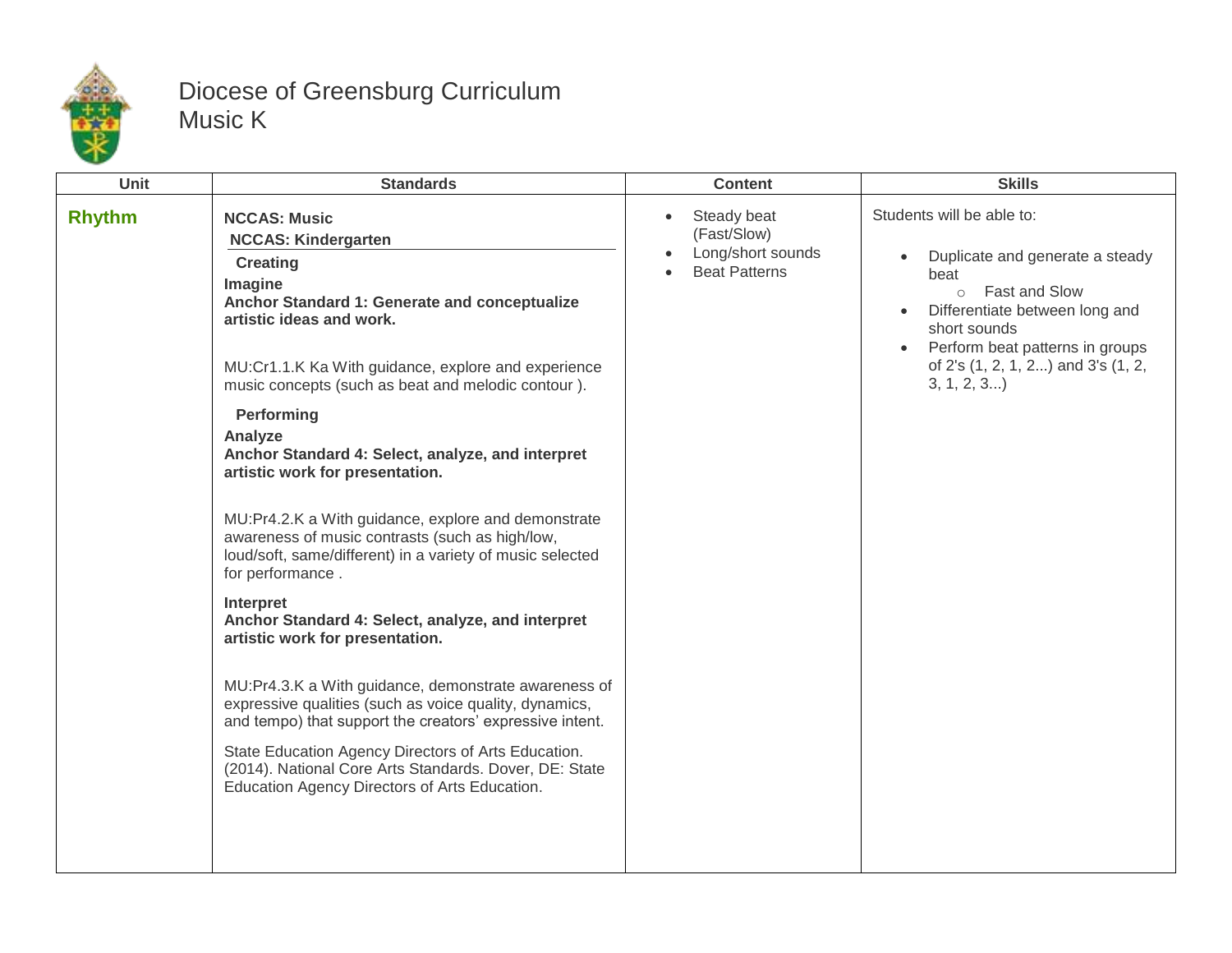| Unit          | <b>Standards</b>                                                                                                                                                                                                                                                                                                                                                                                                                                                                                                                                                                                                                                                                                                                                                                                                                                                                                                                                                                                                                                                      | <b>Content</b>                            | <b>Skills</b>                                                                                                                                                                                                                                                                                     |
|---------------|-----------------------------------------------------------------------------------------------------------------------------------------------------------------------------------------------------------------------------------------------------------------------------------------------------------------------------------------------------------------------------------------------------------------------------------------------------------------------------------------------------------------------------------------------------------------------------------------------------------------------------------------------------------------------------------------------------------------------------------------------------------------------------------------------------------------------------------------------------------------------------------------------------------------------------------------------------------------------------------------------------------------------------------------------------------------------|-------------------------------------------|---------------------------------------------------------------------------------------------------------------------------------------------------------------------------------------------------------------------------------------------------------------------------------------------------|
| <b>Melody</b> | <b>NCCAS: Music</b><br><b>NCCAS: Kindergarten</b><br><b>Creating</b><br>Imagine<br>Anchor Standard 1: Generate and conceptualize<br>artistic ideas and work.?<br>MU:Cr1.1.K Ka With guidance, explore and experience<br>music concepts (such as beat and melodic contour).<br>MU:Cr1.1.K b With guidance, generate musical ideas<br>(such as movements or motives).<br><b>Plan and Make</b><br>Anchor Standard 2: Organize and develop artistic<br>ideas and work.<br>MU:Cr2.1.K b With guidance, organize personal musical<br>ideas using iconic notation and/or recording technology.<br>Performing<br>Analyze<br>Anchor Standard 4: Select, analyze, and interpret<br>artistic work for presentation.<br>MU:Pr4.2.K a With guidance, explore and demonstrate<br>awareness of music contrasts (such as high/low,<br>loud/soft, same/different) in a variety of music selected<br>for performance.<br>State Education Agency Directors of Arts Education.<br>(2014). National Core Arts Standards. Dover, DE: State<br>Education Agency Directors of Arts Education. | High and low sounds<br>Pitch<br>$\bullet$ | Students will be able to:<br>Differentiate between high and<br>$\bullet$<br>low sounds.<br>Sing matching pitch individually<br>$\bullet$<br>and as a group.<br>Visually identify, perform, and<br>$\bullet$<br>notate melodic patterns<br>individually and in a variety of<br>groups:<br>o SOMILA |
|               |                                                                                                                                                                                                                                                                                                                                                                                                                                                                                                                                                                                                                                                                                                                                                                                                                                                                                                                                                                                                                                                                       |                                           |                                                                                                                                                                                                                                                                                                   |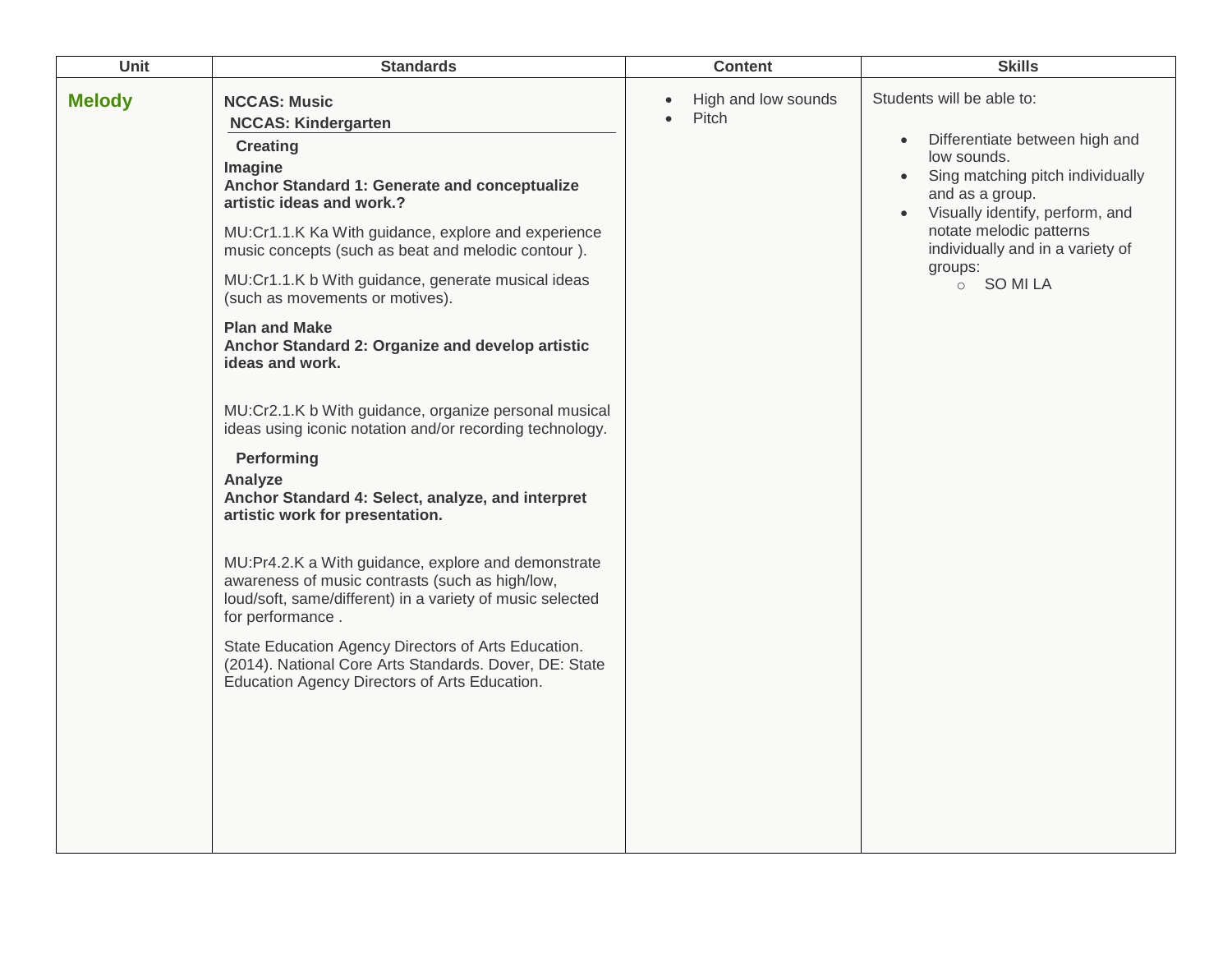| <b>Unit</b>       | <b>Standards</b>                                                                                                                                                                                                                                                                                                                                                                                                                                                                                                                                                                                                                                                                                                | <b>Content</b>                                                    | <b>Skills</b>                                                                                                                                                                                           |
|-------------------|-----------------------------------------------------------------------------------------------------------------------------------------------------------------------------------------------------------------------------------------------------------------------------------------------------------------------------------------------------------------------------------------------------------------------------------------------------------------------------------------------------------------------------------------------------------------------------------------------------------------------------------------------------------------------------------------------------------------|-------------------------------------------------------------------|---------------------------------------------------------------------------------------------------------------------------------------------------------------------------------------------------------|
| <b>Expression</b> | <b>NCCAS: Music</b><br><b>NCCAS: Kindergarten</b><br><b>Responding</b><br>Analyze<br>Anchor Standard 7: Perceive and analyze artistic<br>work<br>MU:Re7.2.K a With guidance, demonstrate how a<br>specific music concept (such as beat or melodic<br>direction ) is used in music.<br>Interpret<br>Anchor Standard 8: Interpret intent and meaning in<br>artistic work.<br>MU:Re8.1.K a With guidance, demonstrate awareness<br>of expressive qualities (such as dynamics and tempo)<br>that reflect creators'/performers' expressive intent.<br>State Education Agency Directors of Arts Education.<br>(2014). National Core Arts Standards. Dover, DE: State<br>Education Agency Directors of Arts Education. | Loud/soft sounds<br>Fast/slow sounds<br>Cues                      | Students will be able to:<br>Identify and demonstrate musical<br>$\bullet$<br>contrasts<br>o loud/soft<br>o fast/slow<br>Respond to a conductor<br>$\bullet$                                            |
| <b>Timbre</b>     | <b>NCCAS: Music</b><br><b>NCCAS: Kindergarten</b><br>Performing<br>Interpret<br>Anchor Standard 4: Select, analyze, and interpret<br>artistic work for presentation.<br>MU:Pr4.3.K a With guidance, demonstrate awareness of<br>expressive qualities (such as voice quality, dynamics,<br>and tempo) that support the creators' expressive intent.<br><b>Rehearse, Evaluate and Refine</b><br>Anchor Standard 5: Develop and refine artistic<br>techniques and work for presentation.                                                                                                                                                                                                                           | Different uses of the<br>voice<br>Classroom<br><i>instruments</i> | Students will be able to:<br>Differentiate between and use<br>$\bullet$<br>different voices: sing, speak,<br>whisper, shout<br>Play and explore various<br>$\bullet$<br>unpitched classroom instruments |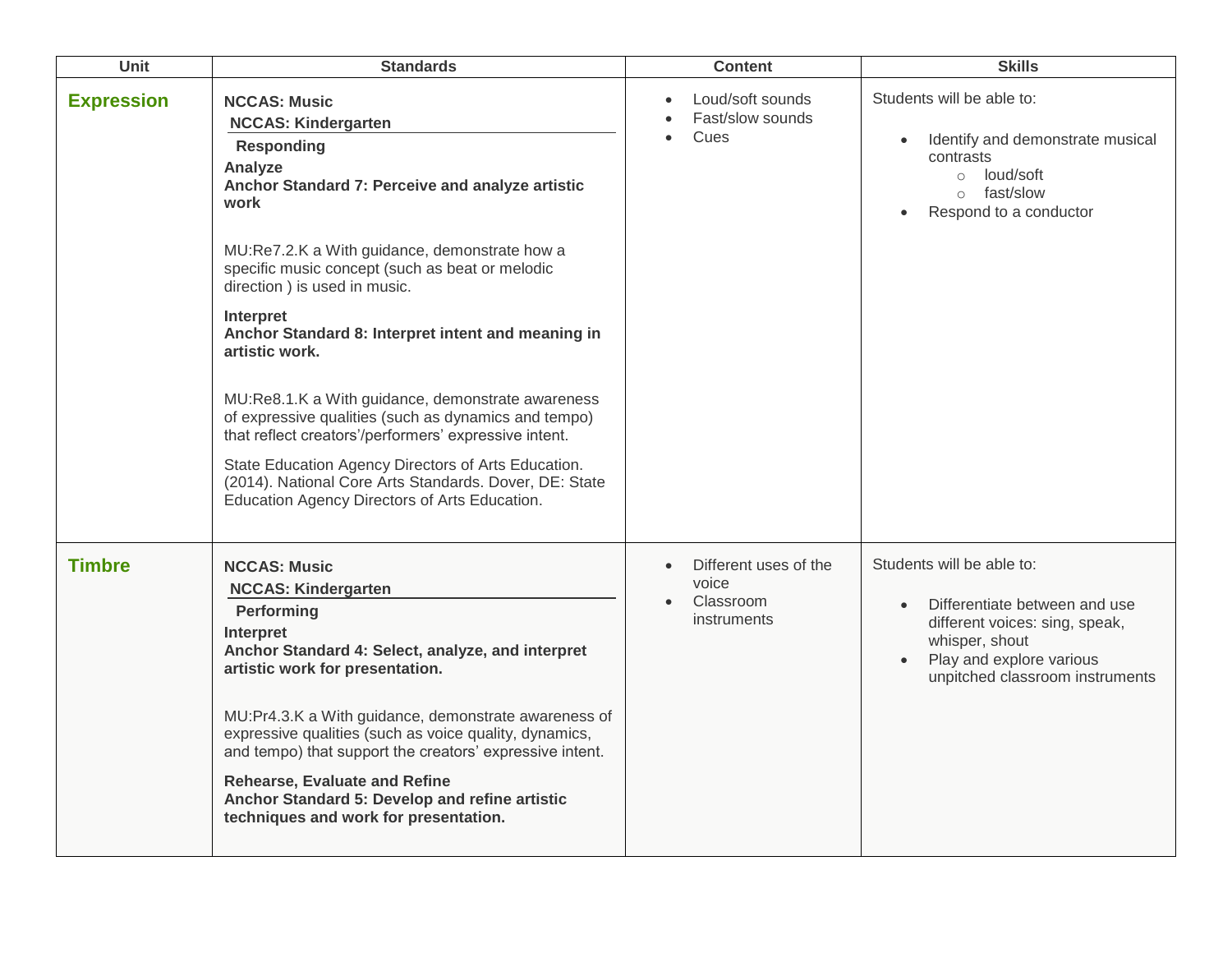| Unit        | <b>Standards</b>                                                                                                                                                                                                                                                                                                                                                                                                                                                                                                                | <b>Content</b>                                                        | <b>Skills</b>                                                                                                                                                                     |
|-------------|---------------------------------------------------------------------------------------------------------------------------------------------------------------------------------------------------------------------------------------------------------------------------------------------------------------------------------------------------------------------------------------------------------------------------------------------------------------------------------------------------------------------------------|-----------------------------------------------------------------------|-----------------------------------------------------------------------------------------------------------------------------------------------------------------------------------|
|             | MU:Pr5.1.K b With guidance, use suggested strategies<br>in rehearsal to improve the expressive qualities of<br>music.<br><b>Present</b><br>Anchor Standard 6: Convey meaning through the<br>presentation of artistic work.<br>MU:Pr6.1.K a With guidance, perform music with<br>expression.<br>MU:Pr6.1.K b Perform appropriately for the audience.<br>State Education Agency Directors of Arts Education.<br>(2014). National Core Arts Standards. Dover, DE: State<br>Education Agency Directors of Arts Education.           |                                                                       |                                                                                                                                                                                   |
| <b>Form</b> | <b>NCCAS: Music</b><br><b>NCCAS: Kindergarten</b><br>Performing<br>Analyze<br>Anchor Standard 4: Select, analyze, and interpret<br>artistic work for presentation.<br>MU:Pr4.2.K a With guidance, explore and demonstrate<br>awareness of music contrasts (such as high/low,<br>loud/soft, same/different) in a variety of music selected<br>for performance.<br>State Education Agency Directors of Arts Education.<br>(2014). National Core Arts Standards. Dover, DE: State<br>Education Agency Directors of Arts Education. | Echo songs<br>Phrases<br>AB form<br>Same/different<br>musical phrases | Students will be able to:<br>Sing echo songs<br>$\bullet$<br>Identify musical phrases that are<br>$\bullet$<br>the same and different<br>Experience songs in AB form<br>$\bullet$ |